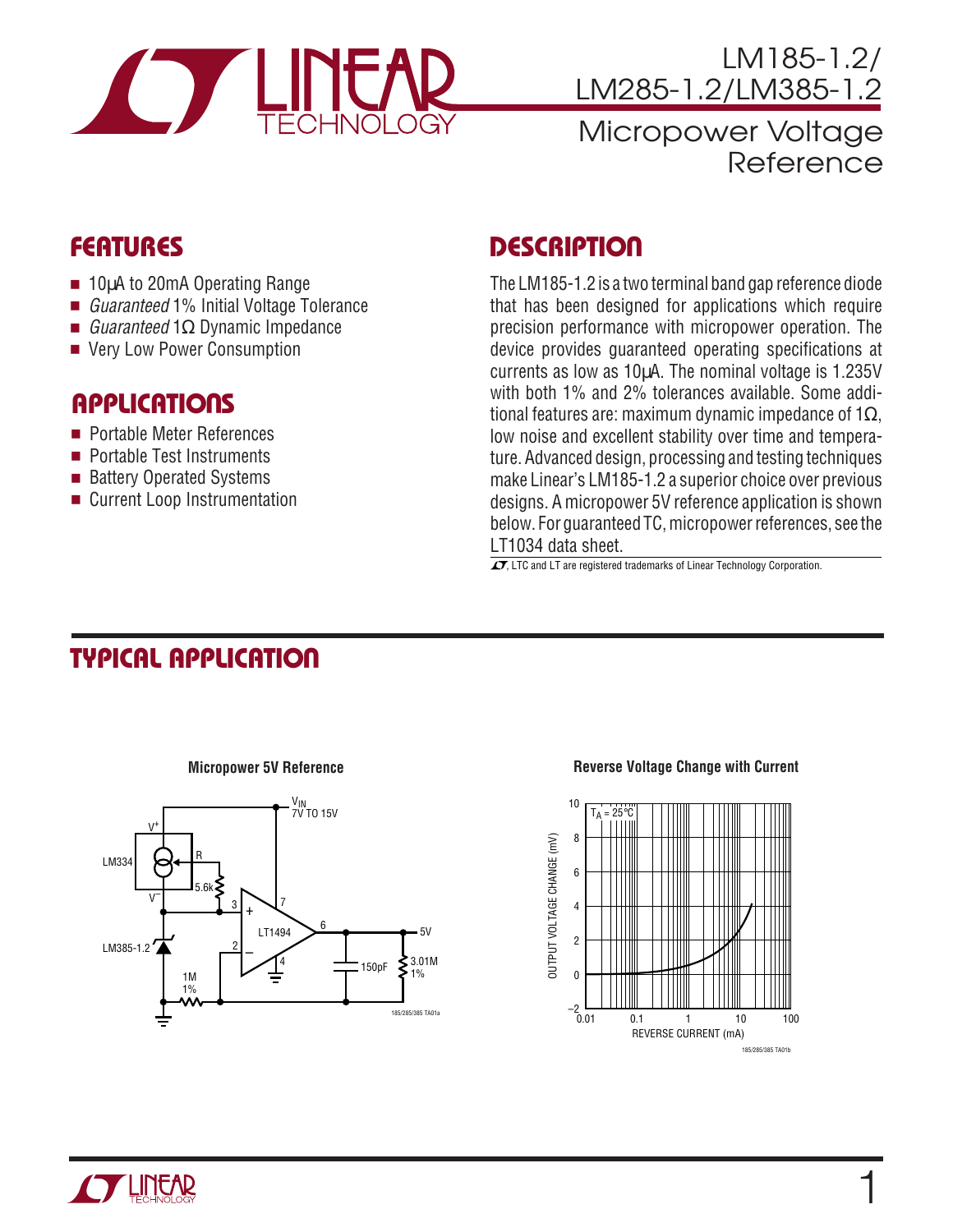## **ABSOLUTE MAXIMUM RATINGS**

#### Operating Temperature Range

| LM185-1.2(OBSOLETE)  -55°C to 125°C |  |
|-------------------------------------|--|
|                                     |  |
|                                     |  |

| Storage Temperature Range  −65°C to 150°C  |
|--------------------------------------------|
| Lead Temperature (Soldering, 10 sec) 300°C |
|                                            |
|                                            |
|                                            |

# **PACKAGE/ORDER INFORMATION**



Consult LTC Marketing for parts specified with wider operating temperature ranges.

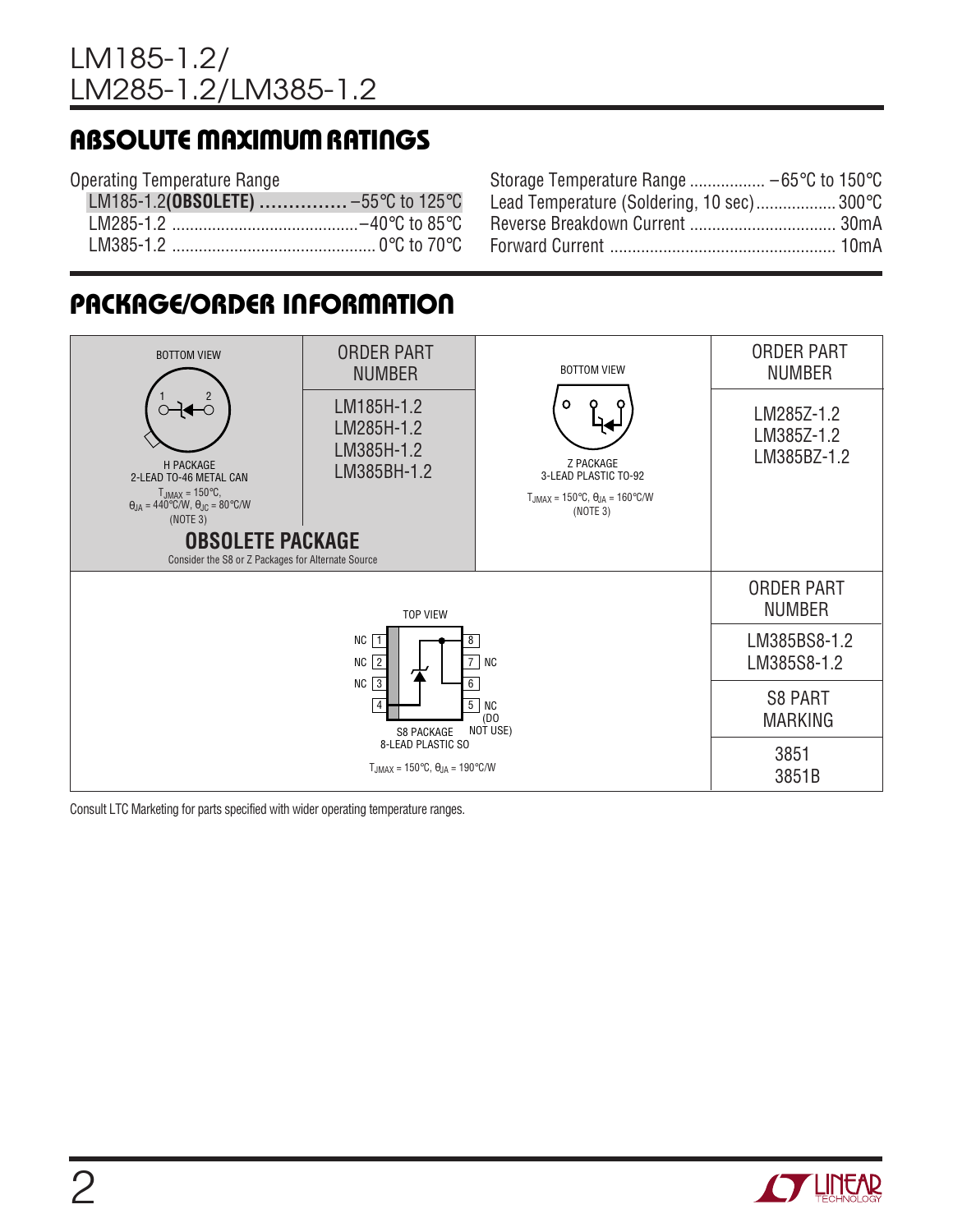### **ELECTRICAL CHARACTERISTICS The** ● **denotes the specifications which apply over the full operating**

temperature range, otherwise specifications are at T<sub>A</sub> = 25°C. For the LM185-1.2 T<sub>MIN</sub> = –55°C and T<sub>MAX</sub> = 125°C. For LM285-1.2 **TMIN = –40**°**C and TMAX = 85**°**C.For LM385-1.2 TMIN = 0**°**C and TMAX = 70**°**C. For MIL-STD components, please refer to LTC883C data sheet for test listing and parameters.**

|                                                 |                                                  |                                                                                                     |  | LM185-1.2/LM285-1.2 |            |            | LM385-1.2/LM385B-1.2 |                |                |                  |
|-------------------------------------------------|--------------------------------------------------|-----------------------------------------------------------------------------------------------------|--|---------------------|------------|------------|----------------------|----------------|----------------|------------------|
| <b>SYMBOL</b>                                   | <b>PARAMETER</b>                                 | <b>CONDITIONS</b>                                                                                   |  | MIN                 | <b>TYP</b> | <b>MAX</b> | MIN                  | <b>TYP</b>     | <b>MAX</b>     | <b>UNITS</b>     |
| $V_{Z}$                                         | Reverse Breakdown Voltage                        | $T_A = 25^{\circ}C$ , $I_{MIN} \leq I_R \leq 20mA$<br>LM185-1.2<br>LM385-1.2<br>LM385B-1.2 (Note 3) |  | 1.223               | 1.235      | 1.247      | 1.205<br>1.223       | 1.235<br>1.235 | 1.260<br>1.247 | $\vee$<br>V<br>V |
| $\Delta V_Z$<br>$\overline{\Delta \text{Temp}}$ | Average Temperature Coefficient                  | $I_{MIN} \leq I_R \leq 20$ mA (Notes 2, 3)                                                          |  |                     | 20         |            |                      | 20             |                | ppm/°C           |
| <b>I<sub>MIN</sub></b>                          | Minimum Operating Current                        | $T_{MIN} \leq T_A \leq T_{MAX}$                                                                     |  |                     | 8          | 10         |                      | 8              | 15             | μA               |
| $\frac{\Delta V_Z}{\Delta I_R}$                 | Reverse Breakdown Voltage<br>Change with Current | $I_{MIN} \leq I_R \leq 1mA$<br>$T_A = 25^{\circ}C$<br>$T_{MIN} \leq T_A \leq T_{MAX}$               |  |                     |            | 1.5        |                      |                | 1.5            | mV<br>mV         |
|                                                 |                                                  | $1 \text{mA} \leq I_R \leq 20 \text{mA}$<br>$T_A = 25^{\circ}C$<br>$T_{MIN} \leq T_A \leq T_{MAX}$  |  |                     |            | 10<br>20   |                      |                | 10<br>25       | mV<br>mV         |
| r <sub>Z</sub>                                  | Reverse Dynamic Impedance                        | $I_R = 100 \mu A$<br>$T_A = 25^{\circ}C$<br>$T_{MIN} \leq T_A \leq T_{MAX}$                         |  |                     | 0.2        | 0.6<br>1.5 |                      | 0.4            | 1.0<br>1.5     | Ω<br>Ω           |
| $e_n$                                           | Wideband Noise (RMS)                             | $I_R = 100 \mu A$ , 10Hz $\leq f \leq 10$ kHz                                                       |  |                     | 60         |            |                      | 60             |                | μV               |
| $\Delta V_Z$<br>$\Delta$ Time                   | Long Term Stability                              | $I_R = 100 \mu A$ , $T_A = 25^{\circ}C \pm 0.1^{\circ}C$                                            |  |                     | 20         |            |                      | 20             |                | ppm/kHr          |

**Note 1:** Absolute Maximum Ratings are those values beyond which the life of a device may be impaired.

**Note 3:** For applications requiring low initial tolerance guaranteed over temperature consult the LT1004 data sheet.

**Note 2:** Selected devices with guaranteed maximum temperature coefficient are available upon request.

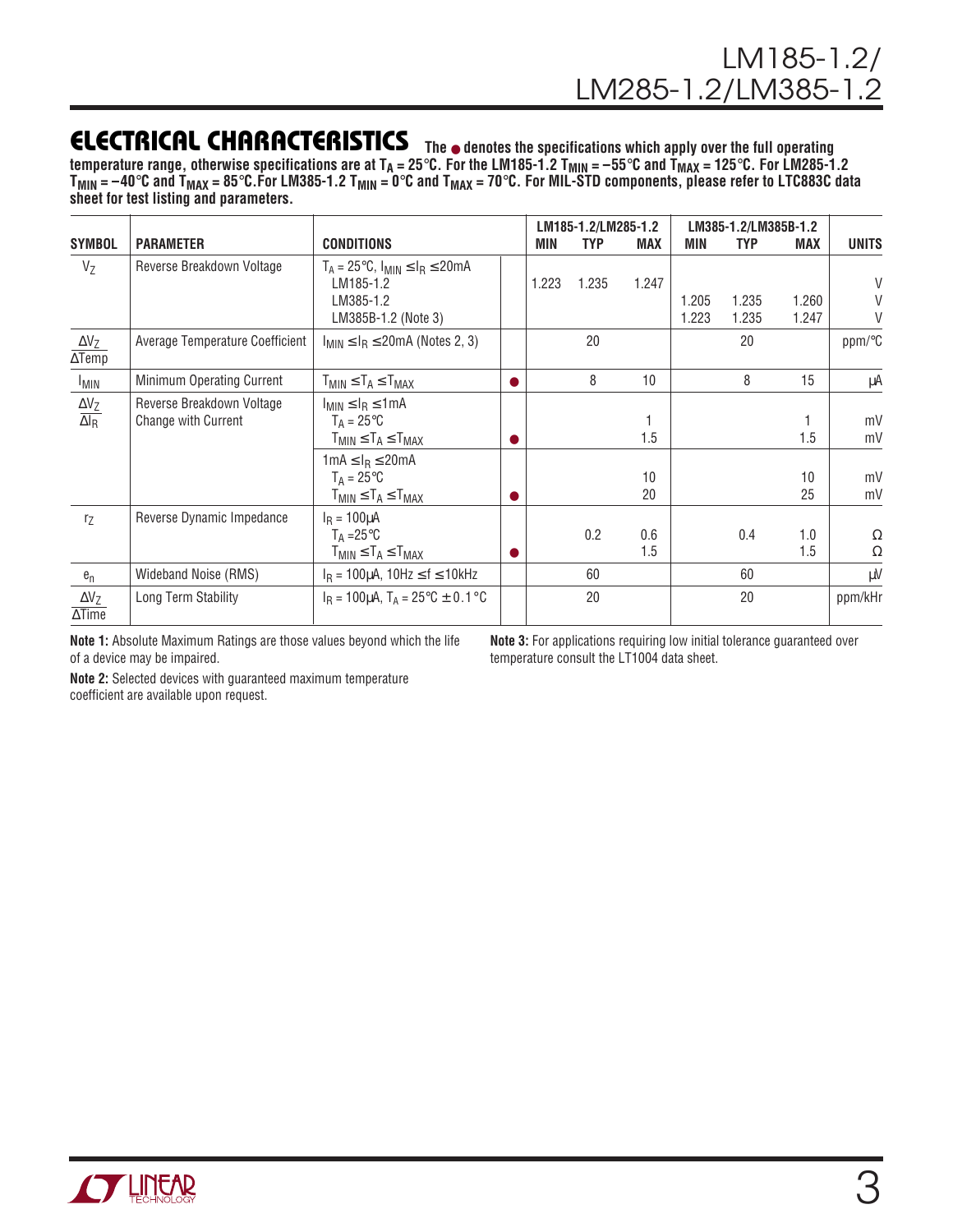# **TYPICAL PERFORMANCE CHARACTERISTICS**











FORWARD VOLTAGE (V)

FORWARD VOLTAGE (V)

1.2

 $T_A = 25\degree C$ 

0.8

0.4

 $0.01$ 



185/285/385 G02

FORWARD CURRENT (mA)

0.01 1 10 100

0.1











FREQUENCY (Hz)

185/285/385 G06

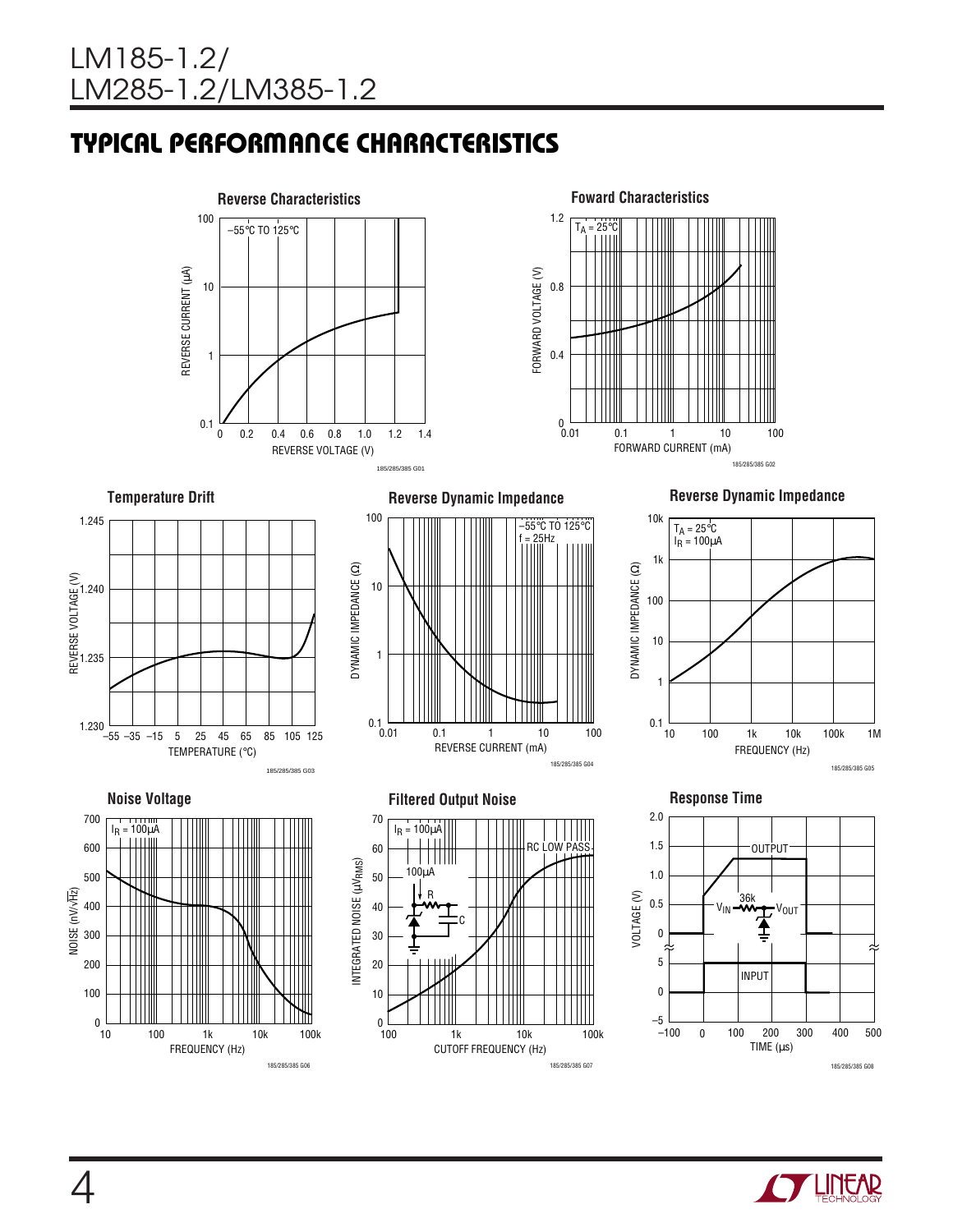#### LM185-1.2/ LM285-1.2/LM385-1.2

## **SCHEMATIC DIAGRAM**



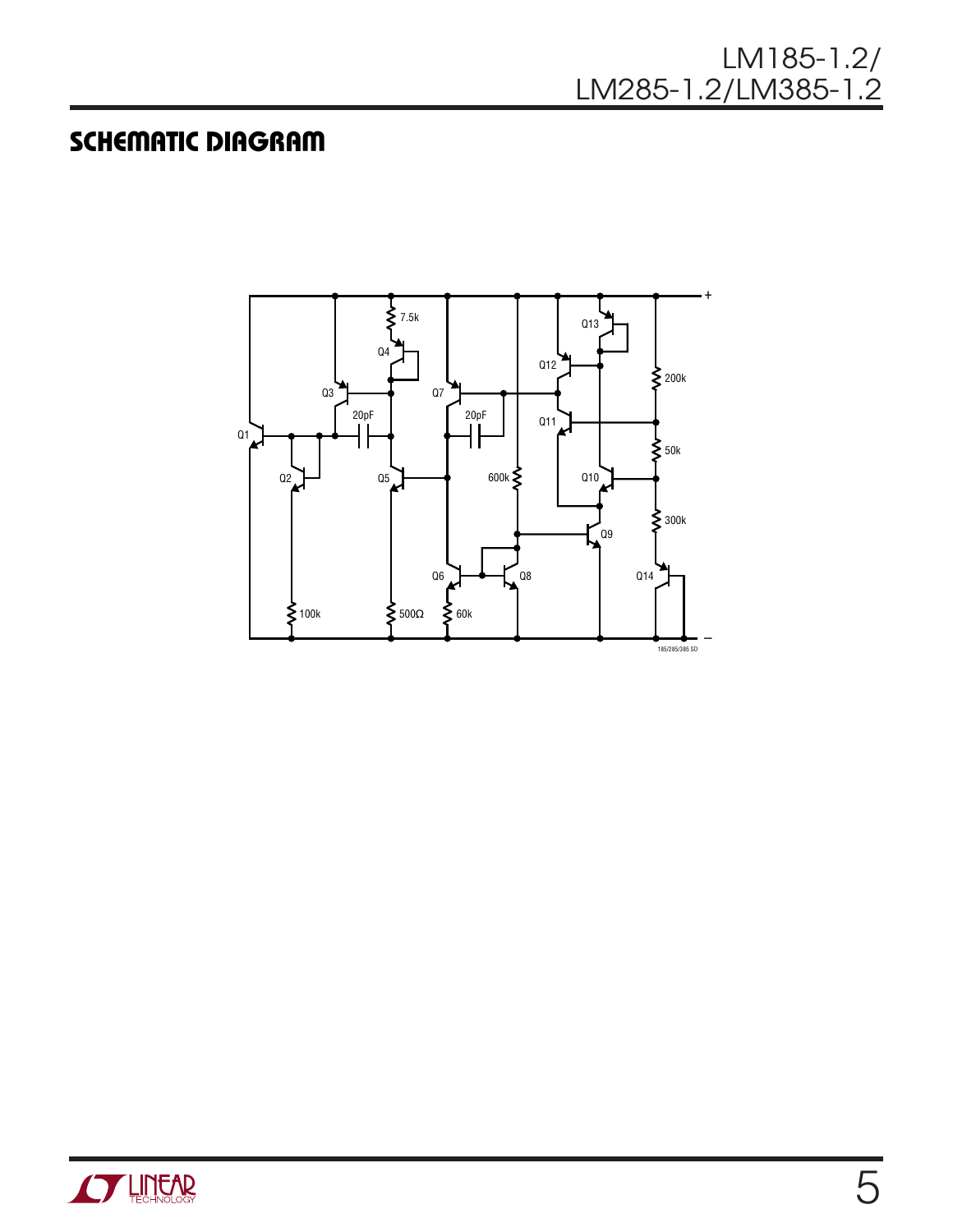# **PACKAGE DESCRIPTION**





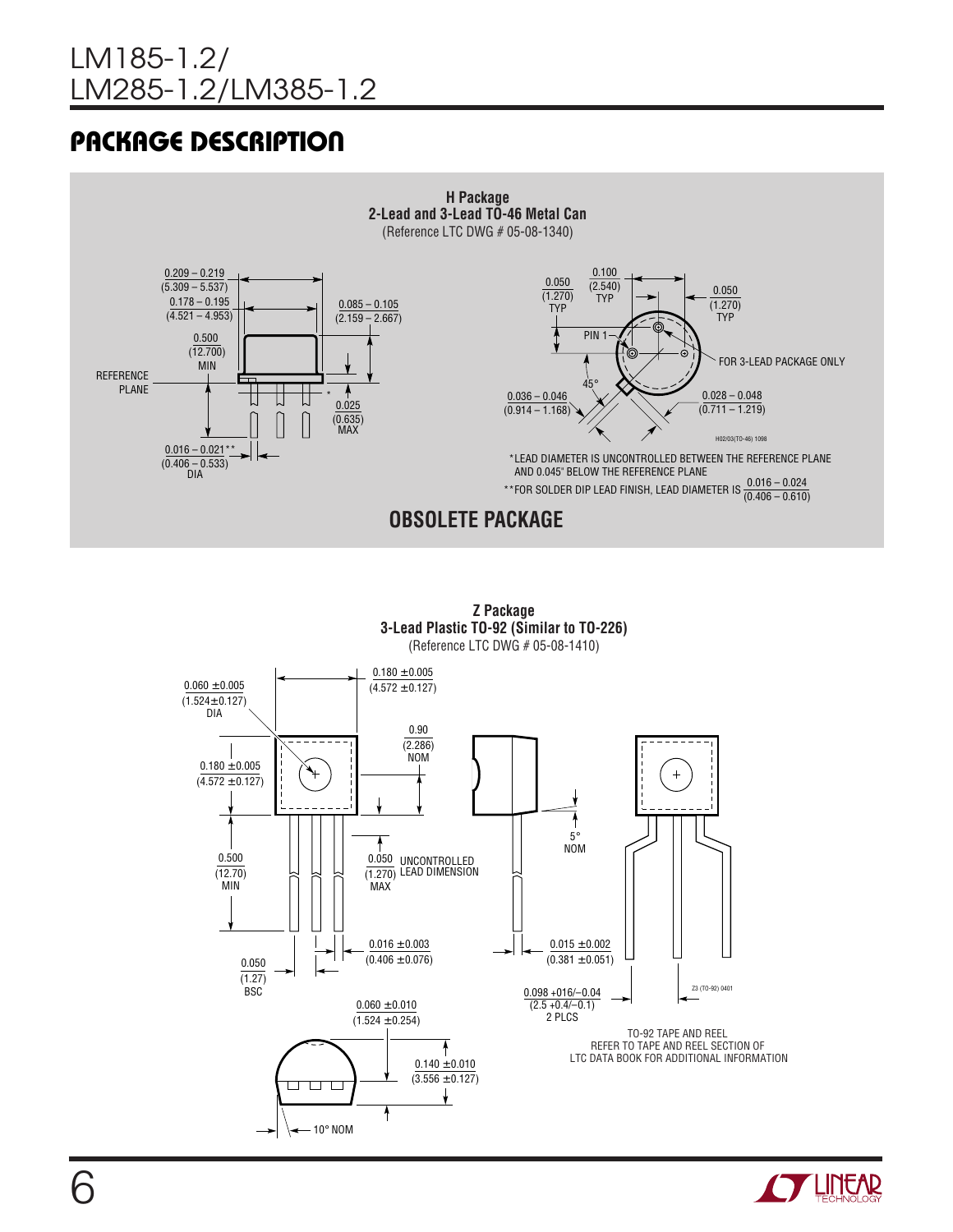#### **PACKAGE DESCRIPTION**

**S8 Package 8-Lead Plastic Small Outline (Narrow .150 Inch)** (Reference LTC DWG # 05-08-1610)



DIMENSION DOES NOT INCLUDE MOLD FLASH. MOLD FLASH \* SHALL NOT EXCEED 0.006" (0.152mm) PER SIDE \*\*DIMENSION DOES NOT INCLUDE INTERLEAD FLASH. INTERLEAD FLASH SHALL NOT EXCEED 0.010" (0.254mm) PER SIDE